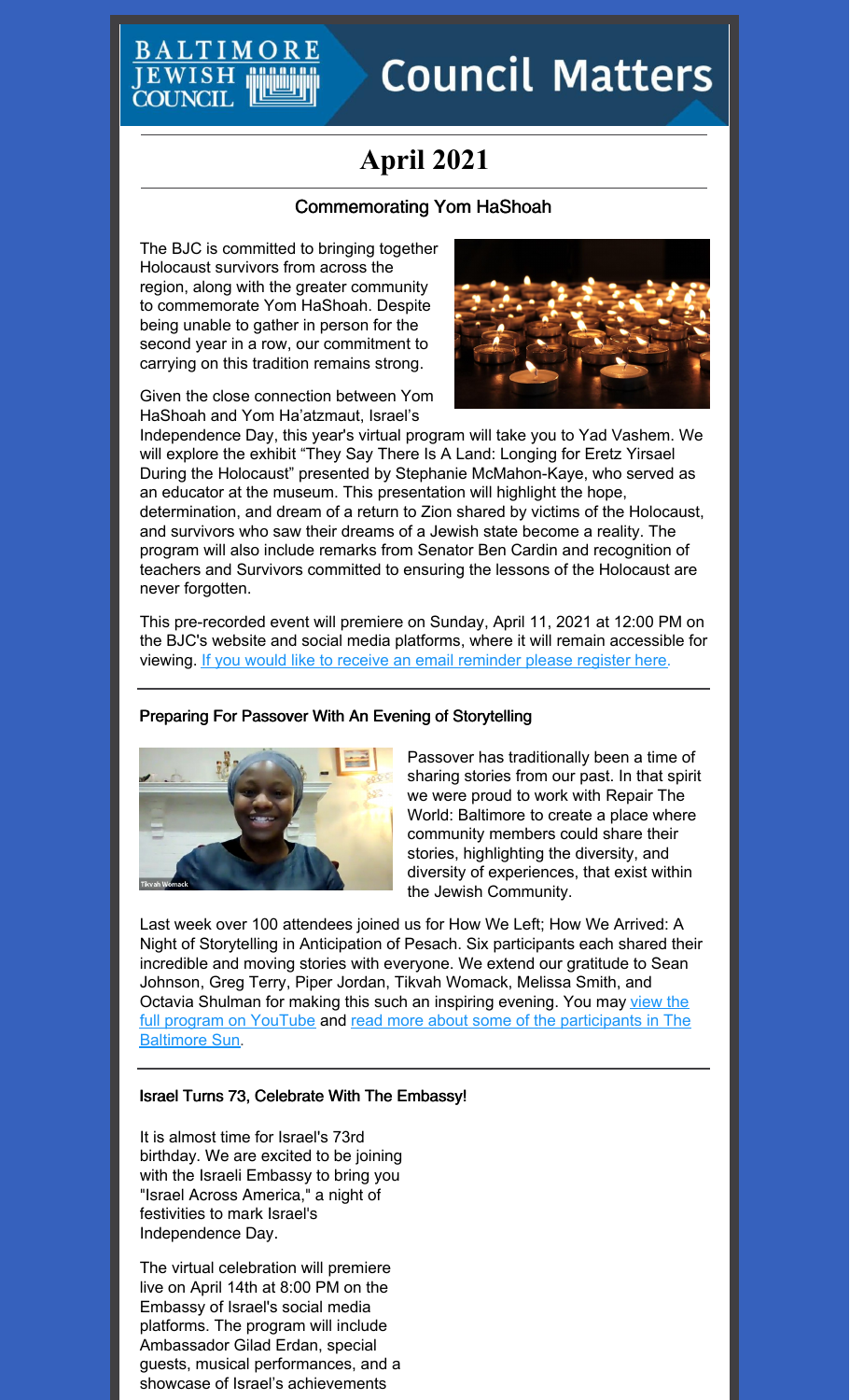from across the United [States.](http://www.bit.ly/IsraelAt73) Be sure to tune in!



#### Apply Now: Social Justice Teen Fellowship



Applications for the Social Justice Teen Fellowship are now open! Hosted in conjunction with the students of the Elijah Cummings Youth Program in Israel, the fellowship is for high school sophomores, juniors, and seniors with a passion for social justice.

Students who participate in the nine month fellowship will build relationships with teens of various faiths and ethnic backgrounds, and learn to facilitate conversations with peers on racism, antisemitism, diversity and social justice. The highlight of the program includes learning the fundamentals of podcast making with Aaron Henkin of WYPR, so that each teen can create their own justice driven podcast.

**Learn more about the Social Justice Teen [Fellowship](https://www.baltjc.org/what-we-do/community-relations/sjtf/) and apply by May 15.**



#### **Final Days Of General Assembly Session: Legislative Update**

Just over one week remains in the 2021 legislative session of the Maryland General Assembly and the BJC legislative team is hard at work advocating on behalf of the community. Here is a brief update on some of the legislation we have been working on.

**House Bill 418 – County Boards of Education – Symbols of Hate Crimes – Policy** This bill would require each county board of education to adopt a policy prohibiting the use or display of hate symbols such as a swastikas or the confederate flag. This bill has passed the House and is being heard in the Senate Education, Health, and [Environmental](http://mgaleg.maryland.gov/mgawebsite/Committees/Details?cmte=ehe&ys=2021RS) Affairs Committee today.

**Senate Bill 220 / House Bill 128 Criminal Law – Hate Crimes – Protected Groups and Penalties** This bill would allow a court to require an individual who is convicted of a hate crime to undergo an antibias education program to be developed by the University System of Maryland. It also expands the protected classes of the hate crime statute to explicitly include gender-related identity. This bill passed out of both chambers.

**Senate Bill 3 / House Bill 123 (SB3/HB123) Preserve Telehealth Access Act of 2021** This bill would ensure that telehealth continues to be reimbursed by insurance providers, including audio only visits, so that patients will have multiple options for how they can visit their healthcare providers. This bill has passed out of both chambers.

#### **Call To Action!**

**Senate Bill 154/ House Bill 18 (SB154/HB18) – Landlord and Tenant – Eviction Action – Right to Counsel** This bill would establish the right to legal counsel for low-income tenants in rent court who are facing eviction. While this has passed out of the House of Delegates, it still needs to make it out of the State Senate. With only days left in the legislative session, it is critical to show your support to get this bill moving.